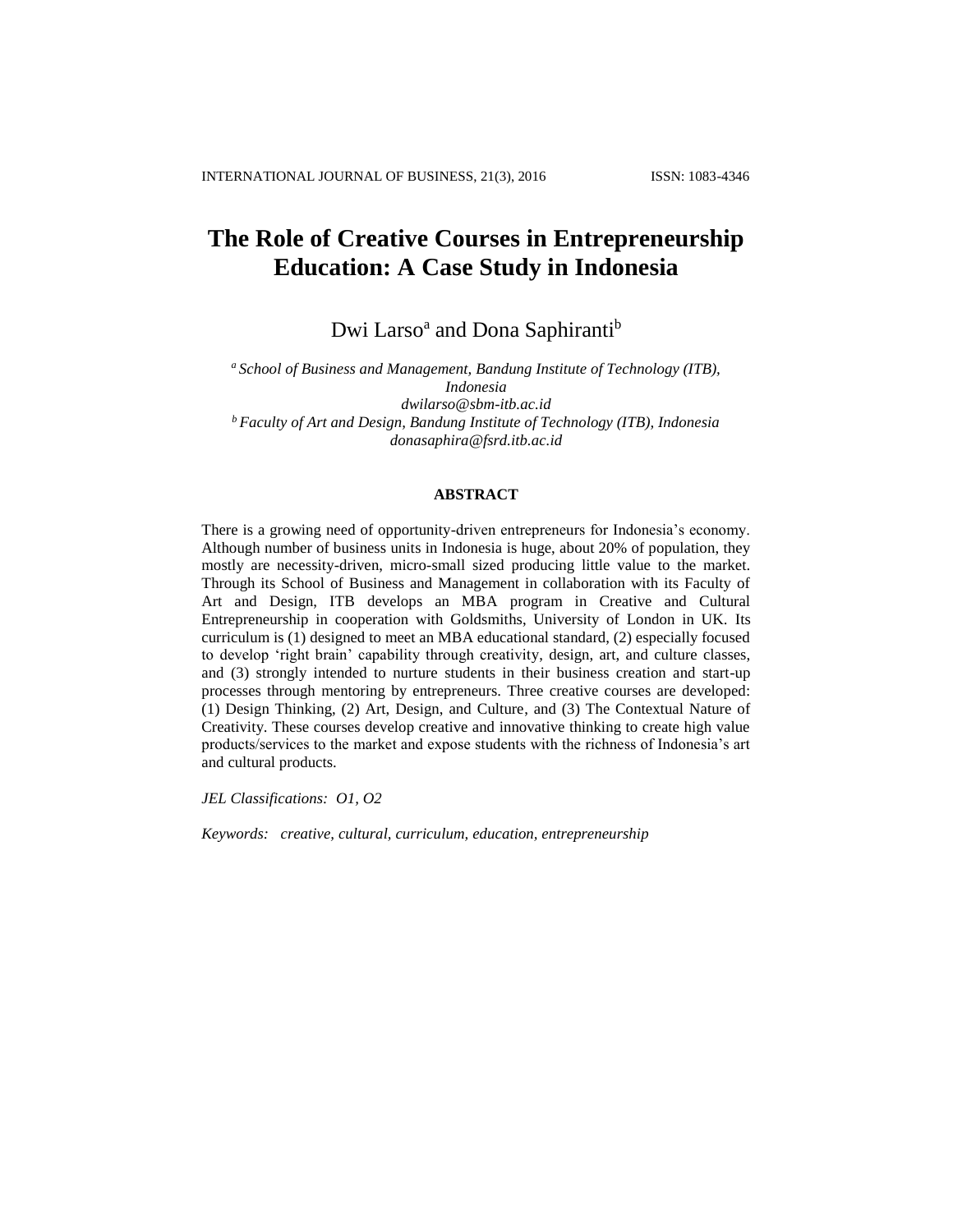# **I. INTRODUCTION**

Entrepreneurs are the engine of an economy. They are needed to create added values to the market. The more added values are created, the bigger economy is. Roles of entrepreneurs in Indonesia are even instrumental in providing employments and reducing poverty, two big problems Indonesia is currently facing.

The number of business units in Indonesia is more than 50 million, about 20% of population. If every business is run by an entrepreneur, Indonesia should have at least 20% entrepreneurs of its population. It is a huge number, and if it is true, Indonesia should have been in a much better position economically. Despite of this high number, Indonesia's economy is struggling in assuring wealth to its population, even still burdened by unemployment and poverty.

Looking at the number into the details, less than 5% of the business units are medium-large sized. More than 95% are categorized as micro-small businesses. If informal businesses are included, this figure reaches about 99% of all businesses. Informal, micro-small businesses strongly dominate Indonesia's economy. Though they absorb the majority of labor force, these informal, micro-small businesses are producing low added values individually. Labor productivity in this sector is about Rp 12 millions each year per worker in average, only enough for living survival. Entrepreneurs in this sector typically are those who are forced to run businesses due to limited employment. This type of entrepreneurs is coined 'necessity-driven or survival' entrepreneurs. They are lack of big dream, clear vision, and future plan in growing their businesses further. Furthermore, the necessity-driven entrepreneurs have usually limited access to resources, technologies, and knowledge to develop their creativity and innovation capabilities in order to produce high added values.

Efforts and supports to develop their capabilities have been implemented since many years ago. Results are not significant in making them grow from micro to small, from small to medium size businesses. Year by year, the figure is typically still unchanged, which is at least 95% of businesses are informal, micro-small sized.

Entrepreneurs need to be creative and innovative in order to compete and grow their businesses. By growing, entrepreneurs produce more values to the market and to the society. They are finding an opportunity, and always looking for, often creating, new opportunities. This type of entrepreneurs is called "opportunity-driven" entrepreneurs. They are typically more educated, formally and informally, and always eager to acquire new knowledge. They have more capabilities and access to resources, technologies, and networks to grow their business further. Unfortunately, the number of this type of entrepreneurs is very small, many resources said less than 0.2% of population.

To foster its economy, Indonesia needs to increase significantly the number of "opportunity-driven" entrepreneurs; entrepreneurs who have a big dream and clear vision to grow, to produce more values to the market and to the society by utilizing their knowledge, technologies, resources, and networks. They are required to be creative and innovative in creating high values products and services to the market.

One potential source of "opportunity-driven" entrepreneurs is university graduates. The number of graduate entrepreneurs, starting their businesses after graduation from university, is small, but growing. A majority of graduates still look for jobs as employees. Graduate entrepreneurs choose to create new businesses, despite of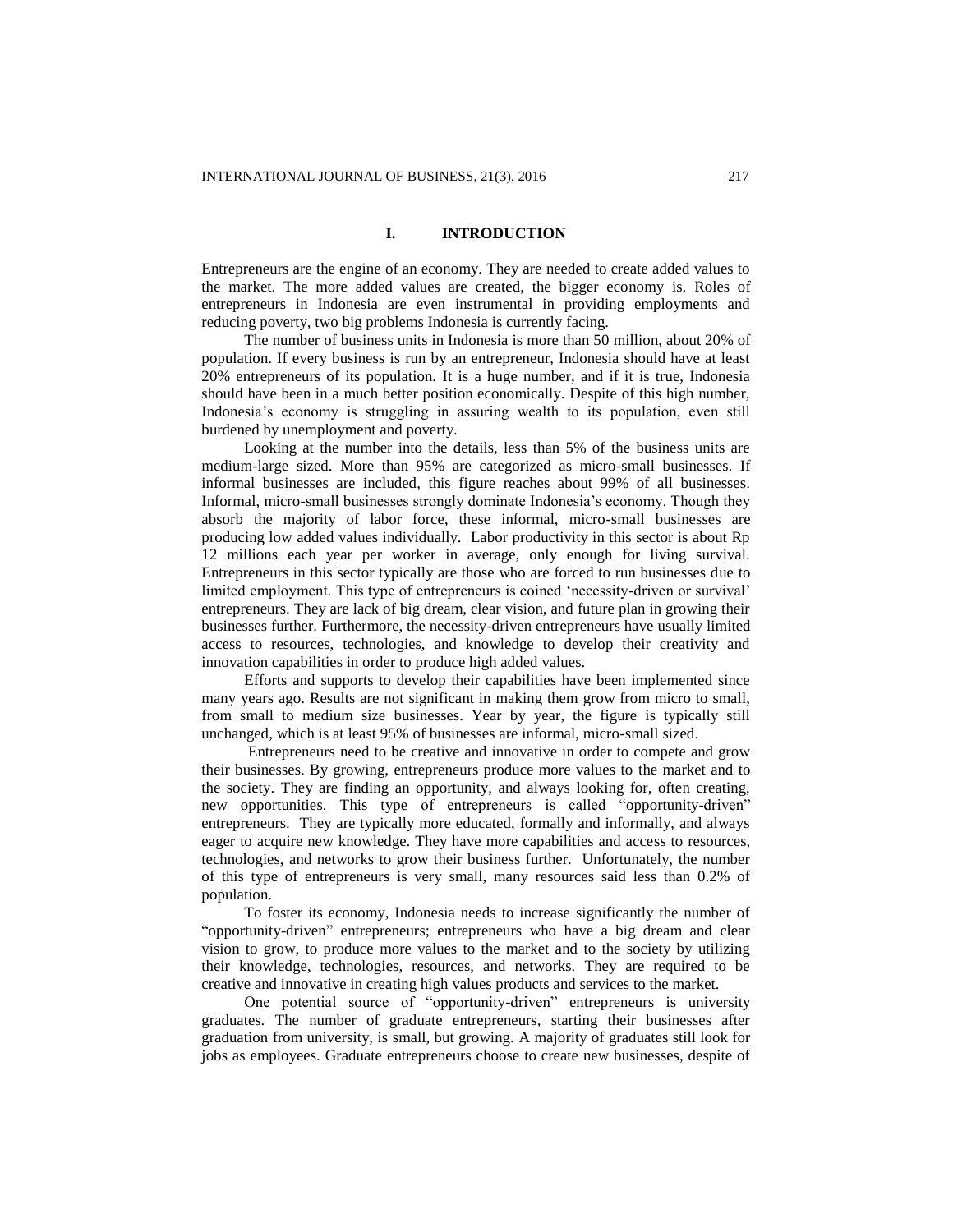employment offers. They possess more knowledge and network, higher skills and technologies they acquire during their university years. These entrepreneurs have bigger dream and wider vision to create more values to the society. They aim to produce high values to the market and high return to themselves, at least more than the salary they might receive as employees.

Bandung Institute of Technology (ITB) through its School of Business and Management (SBM) is taking an initiative to develop graduate entrepreneurs. In fact, the School considers itself as the School of Entrepreneurs. After initiating a Business Plan/Entrepreneurship and Integrative Business Experience (IBE) courses in 2004- 2005, establishing the Center for Innovation, Entrepreneurship, and Leadership (CIEL) in 2006, introducing Entrepreneurship-Track (e-Track) in 2007, organizing an international Conference on Innovation, Entrepreneurship, and Small Business (later called IICIES) in 2009, in 2011 SBM launched the new MBA Program in Creative and Cultural Entrepreneurship (MBA-CCE).

The MBA-CCE Program, as the name says, is a typical MBA program with a focus on developing entrepreneurs in creative and cultural related industries. Potential for creative and cultural industries in Indonesia is huge since Indonesia is so diverse and rich of cultures. Without entrepreneurs in this area, Indonesia will not take significantly economic advantages of its treasure, or somebody else will.

The government initiated a new categorization of creative industry in order to provide supports for businesses in this sector. Several cities, including Bandung where ITB is located, are considered creative, based on significantly economical contributions entrepreneurs in the creative industry create. Collaborations among University, Entrepreneurs/Businesses, Government, and Communities are important in developing this creative industry.

By definition, entrepreneurs are (1) spotting, creating, and looking for new opportunities, (2) realizing these opportunities into businesses, (3) in order to create high added-values. More values created are better for the society. To create more values entrepreneurs need creativity and innovation continuously. To grow from nothing to something, from start-up to large business in fulfilling their big dreams, entrepreneurs need creativity. It is agreed that creativity is a mindset entrepreneurs must possess. Entrepreneurs need to create products/services with high values to the market. Forced by competition, continuous innovation is needed to develop the current products/services into better ones, or even create really new products/services.

Creativity is related with the ability of a person to create something new. The newness ranges from originally new, not-in-existence before, to just modification or combination of the existence. On the dimension of new products, it starts from derivative/incremental, platform, to radical or breakthrough products.

Wallas (1926) states that there are 4 stages in a creative process: (1) Preparation, (2) Incubation, (3) Illumination, and (4) Verification. In each stage, the creative process is influenced by intrinsic (personal) and extrinsic (environment) factors. This leads to a belief that creativity can be induced and developed with right approaches and certain methodologies.

Based on the background, the MBA-CCE Program must (1) represent core courses of an MBA program, (2) push students to the farthest and facilitate them in realizing and experiencing their businesses, (3) expose students with the richness of Indonesian cultures and creative treasures, and (4) develop students' mindset of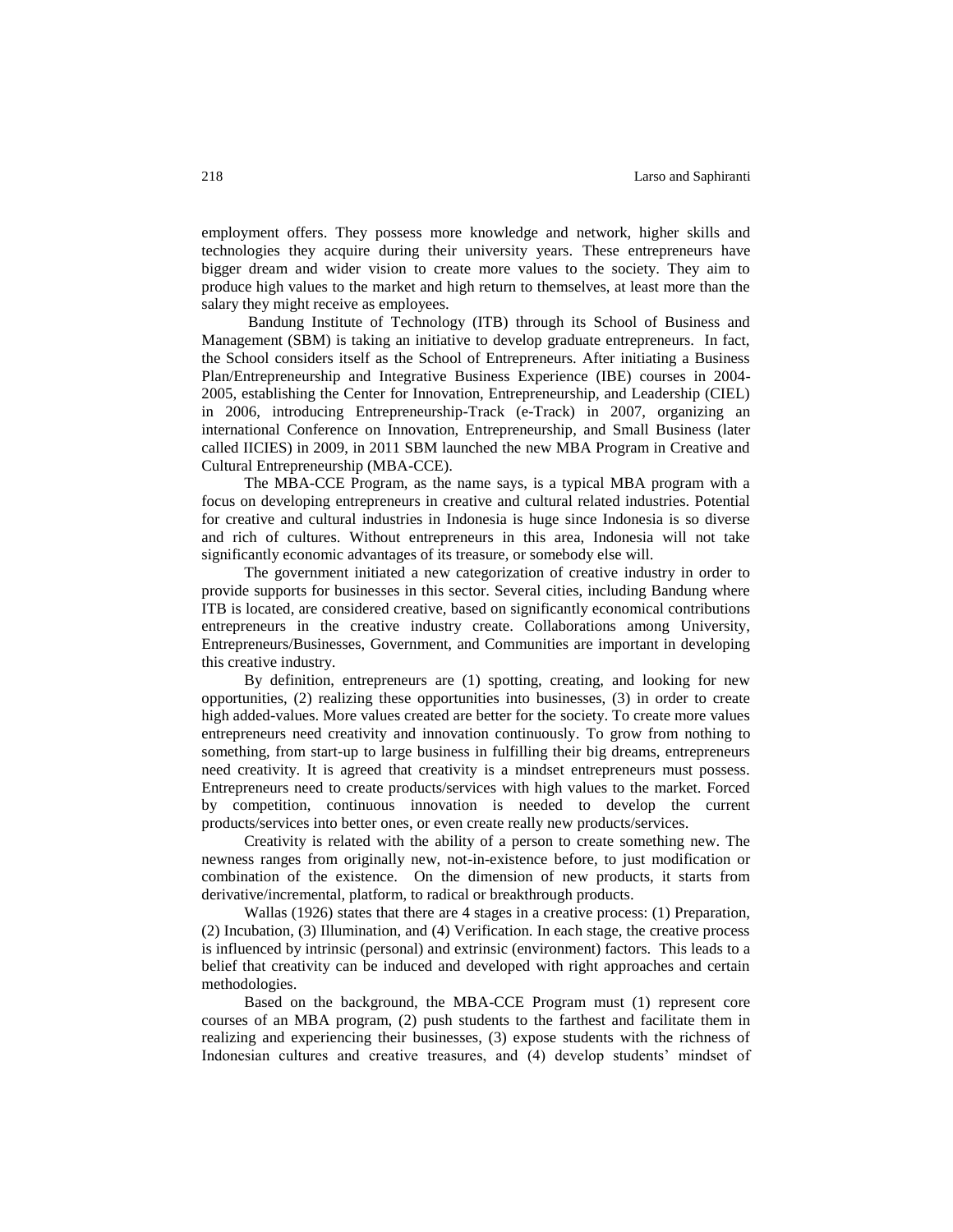creativity, design thinking, and innovation. These goals must be achieved through a curriculum designed specifically for this special MBA program focusing on creativity and culture. As atypical MBA courses, contents of creativity, design thinking, innovation, and culture must be developed thoroughly and be delivered accordingly to achieve the goals. This paper exposes the development process of the creative courses and their roles in the entrepreneurship education. Learning from delivering these courses is also discussed.

# **II. DEVELOPMENT PROCESS**

Developing the methodology for entrepreneurship education, particular in creative and cultural entrepreneurship, was a long process. This involved benchmarking visits too many schools and institutions related to business, creative, cultural, and entrepreneurship education. Related literature were reviewed and learned. Cooperation and collaboration were established with related institutions and parties, to acquire experiences and capabilities needed in designing and delivering the program.

## **A. Benchmarking Visits**

Process of developing methodology for entrepreneurship education was started with site visits to excellent schools of business and entrepreneurship in USA. The visits included Harvard Business School, Babson College, Sloan School of Management at MIT, Wharton School at University of Pennsylvania, Ross School of Business at University of Michigan, Marshall School of Business at USC, California State University at Northridge, Stanford University, and Oregon State University's College of Business.

Learning from these schools provides assurance that entrepreneurship can be developed. With different approaches these schools produce different profiles of graduates, in terms of graduates' involvement with entrepreneurship activities. With a certain educational methodology, a school produces more entrepreneurs (in percentage), compared to other schools with different methodologies. So, entrepreneurship can be induced and developed through education with a right methodology. Various types of curricula from these schools were analyzed and learned. In general, an entrepreneurial curriculum needs to follow the business/venture cycle, starting from preparation, opportunity identification, business modeling and planning, initiation, start-ups/new venture, growing, and maturity. In this process, students are mentored by entrepreneurs, and supported with nurturing business ecosystem and environment.

A visit to Goldsmiths, University of London (GUL) in UK, sponsored by the British Council, has connected the Center of Innovation, Entrepreneurship, and Leadership (CIEL) to the GUL's Institute of Creative and Cultural Entrepreneurship (ICCE). This connection has been growing closely since. GUL's ICCE offers a Master of Arts (MA) Program in Creative and Cultural Entrepreneurship. This one-year program provides opportunity for students to acquire knowledge, skills, and practices in the areas of creative and cultural industries. The students are exposed with ICCE's networks, private and public, including business incubators/ accelerators, arts and cultural councils, and other related organizations.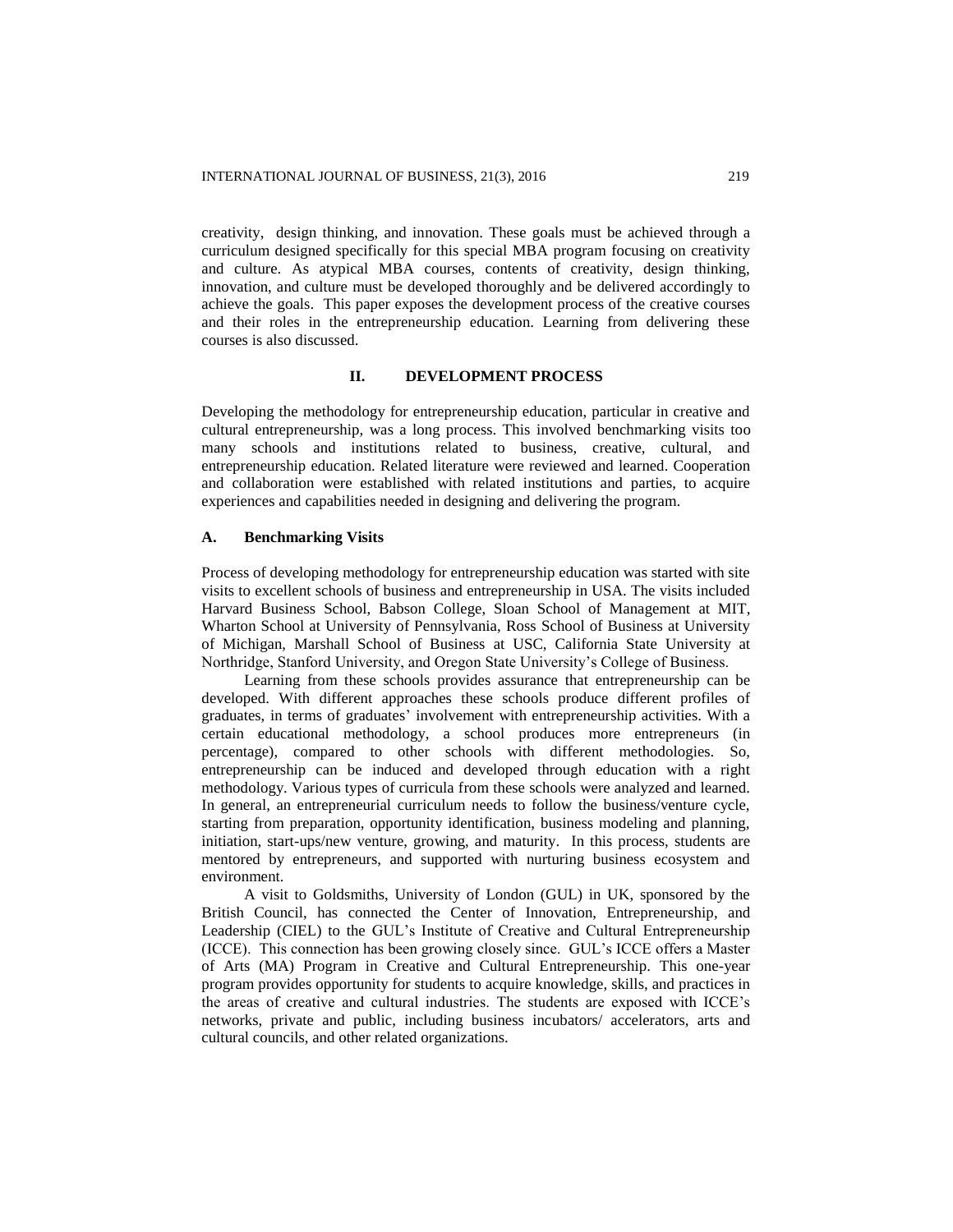#### **B. Cooperation with Goldsmiths, University of London, UK**

After an initial visit to Goldsmiths University of London in 2008, correspondences between CIEL and ICCE were continued through email. In 2009 the cooperation went to the next step with the visit of 2 professors from GUL's ICCE to ITB attending the inaugural, international Conference on Innovation, Entrepreneurship, and Small Business (currently called IICIES) in Bandung. Professor Gerald Lidstone, Chairman of ICCE, was one of the featured speakers at the Conference, and another professor, Sian Prime, delivered a two-day workshop on entrepreneurial modeling for creative businesses.

The relationship between two institutions was strengthened with ITB sending its two junior faculty members to pursue their doctoral degree program at Goldsmiths, University of London. These two worked closely with Professors Lidstone and Prime, so that they could learn directly on the area of creative and cultural entrepreneurship and become points of contact between two institutions.

Through the support of British Council, 9 faculty members of ITB from the two schools, School of Business and Management and Faculty of Art and Design, visited Goldsmiths, University of London in 2010 for three weeks. The commitment of ITB's Faculty of Art and Design was high, the Dean was one of the delegates. The aim of the visit was to learn on everything needed to design, organize, and deliver a Master program in Creative and Cultural Entrepreneurship.

During the three-week visit, (1) curriculum of GUL's MA in CCE was reviewed and discussed, (2) delivery methodology was examined, and (3) supporting facilities, organizations, and communities were visited. The leadership of GUL's ICCE was so open and generous that even they let ITB to use the same name of Creative and Cultural Entrepreneurship.

In 2011, Professors Lidstone and Prime visited Bandung again for the 3rd International Conference on Innovation, Entrepreneurship, and Small Business (IICIES) giving a keynote speech and workshop. The relationship between ITB and GUL were getting deeper. Later on, the relationship was formalized with signing of a cooperative agreement.

## **C. Collaboration with Faculty of Art and Design, ITB**

Collaboration with ITB's Faculty of Art and Design was already in mind after the first visit to GUL. It was realized that in order to develop and deliver an MBA Program in Creative and Cultural Entrepreneurship, SBM must tap experts in the areas of creativity and culture. ITB's Faculty of Art and Design, the first in the country, is a top institution in arts and design education in Indonesia. Its faculty members were educated from excellent graduate schools around the world. Its alumni are spreading globally, working for prominent institutions or becoming successful entrepreneurs. This faculty houses body of knowledge in various areas of arts and design, including fine arts, craft, interior design, product design, and graphic design (currently known as visual communication design). Collaborating with the Faculty of Art and Design brings the wide network of entrepreneurs in creative and cultural businesses to the MBA program in Creative and Cultural Entrepreneurship. These entrepreneurs are key in mentoring process for the students in realizing their aspiration to be entrepreneurs.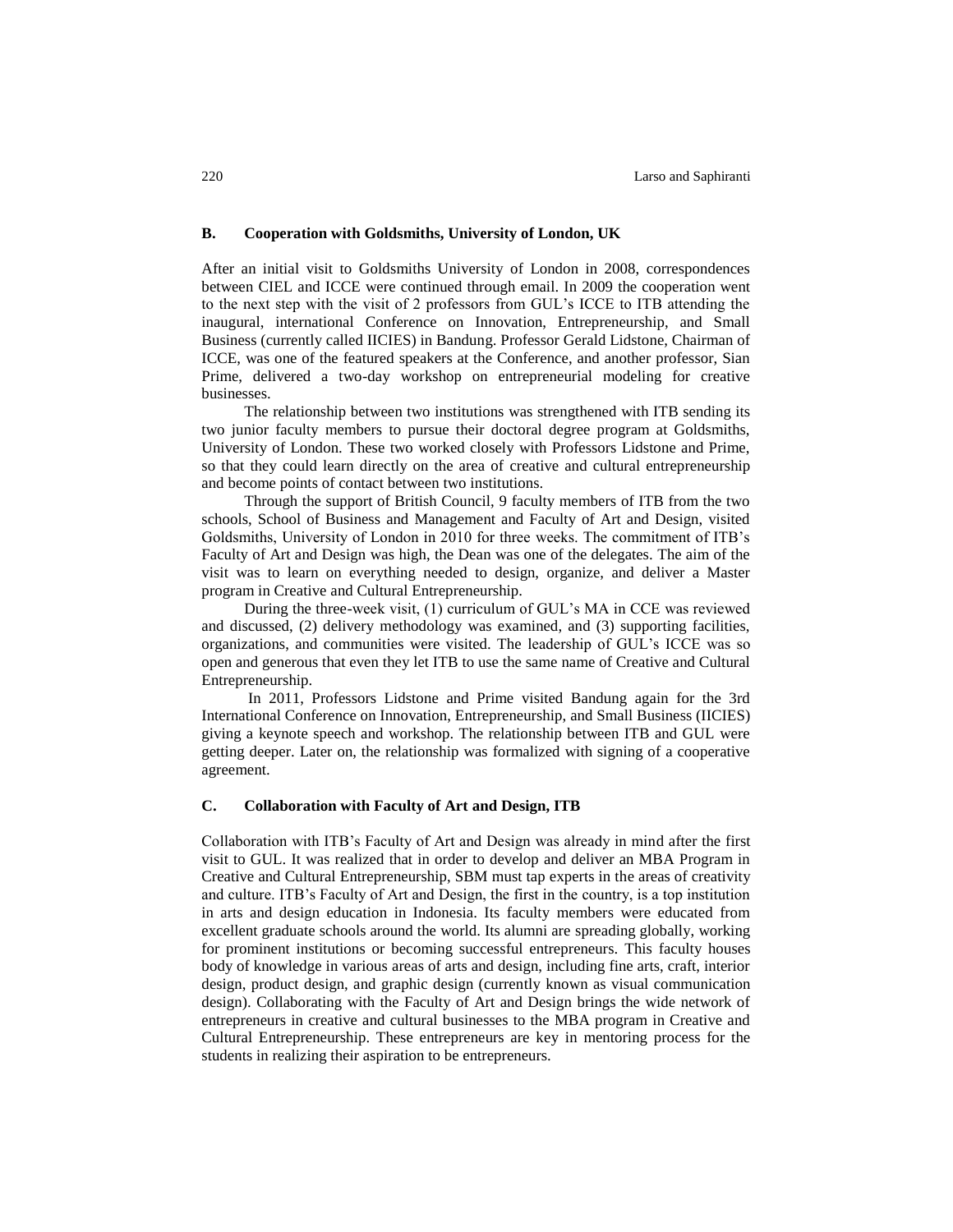Workshops were conducted with the Faculty of Art and Design, inviting faculty members and alumni, to share the idea of MBA-CCE and to gather ideas of courses in the creative and cultural area. The idea of establishing MBA-CCE was well received by colleagues at the Faculty of Art and Design. This program is believed to fill the need of many university graduates, either those with creative background or those with technical background. Many aspiring graduate entrepreneurs are lack of creativity, understanding on culture, innovation, or "right-brain" capability. Based on the workshop, courses in creativity, design, culture should be included in the curriculum.

A small team of lecturers from the School of Business and Management and the Faculty of Art and Design were formed to prepare the curriculum of the program. Members from the Faculty of Art and Design were focusing on developing the contents of the creative courses. After many discussions, it was decided to include three creative courses into the MBA-CCE curriculum. The courses are (1) Design Thinking, (2) The Contextual Nature of Creativity, and (3) Art, Design, and Culture with three semestercredit hours each. Then, the team followed with working on the details of the courses, including instructional objectives and goals, methods, grading systems, business cases, and other course materials. For each course, a weekly course plan was developed and ready to be delivered in the class. By design, these three courses should be delivered by lecturers in the relevant subjects from ITB's Faculty of Art and Design.

## **III. PROFILE OF MBA-CCE PROGRAM**

#### **A. Mission**

The mission of the MBA Program in Creative and Cultural Entrepreneurship (MBA-CCE) is to educate the new generation of entrepreneurs in creative and cultural industries. This mission represents the need to infuse students with entrepreneurial spirit and mindset, and nurture them in a supporting environment in realizing their new ventures and creating high value products/services to the market. Subsequently, these entrepreneurial activities create more values to the society. In order to achieve this mission, the creative courses are instrumental in expanding students' capability, especially in utilizing their creativity and taking advantage on the richness of Indonesian cultures.

## **B. Approach**

The MBA Program in Creative and Cultural Entrepreneurship (MBA-CCE) is intended to develop, not only students' knowledge, but also their skills. Students must master business and managerial knowledge and skills needed to create, run, and develop a business. As well, students must develop their personal skills, such as life planning and self-management. Other than knowledge and skills, most importantly, this program must develop students' attitudes toward entrepreneurship. Students must acquire entrepreneurial mindset and attitudes, such as perseverance, optimism, internal locus of control, self-confidence, positive thinking, sense of urgency, and creativity.

Transferring knowledge and skills is a typical activity of an educational process. The approach is well known, for examples, through lecturing, exercises, and learning by doing. But, it is not easy to develop entrepreneurial attitudes, especially for adult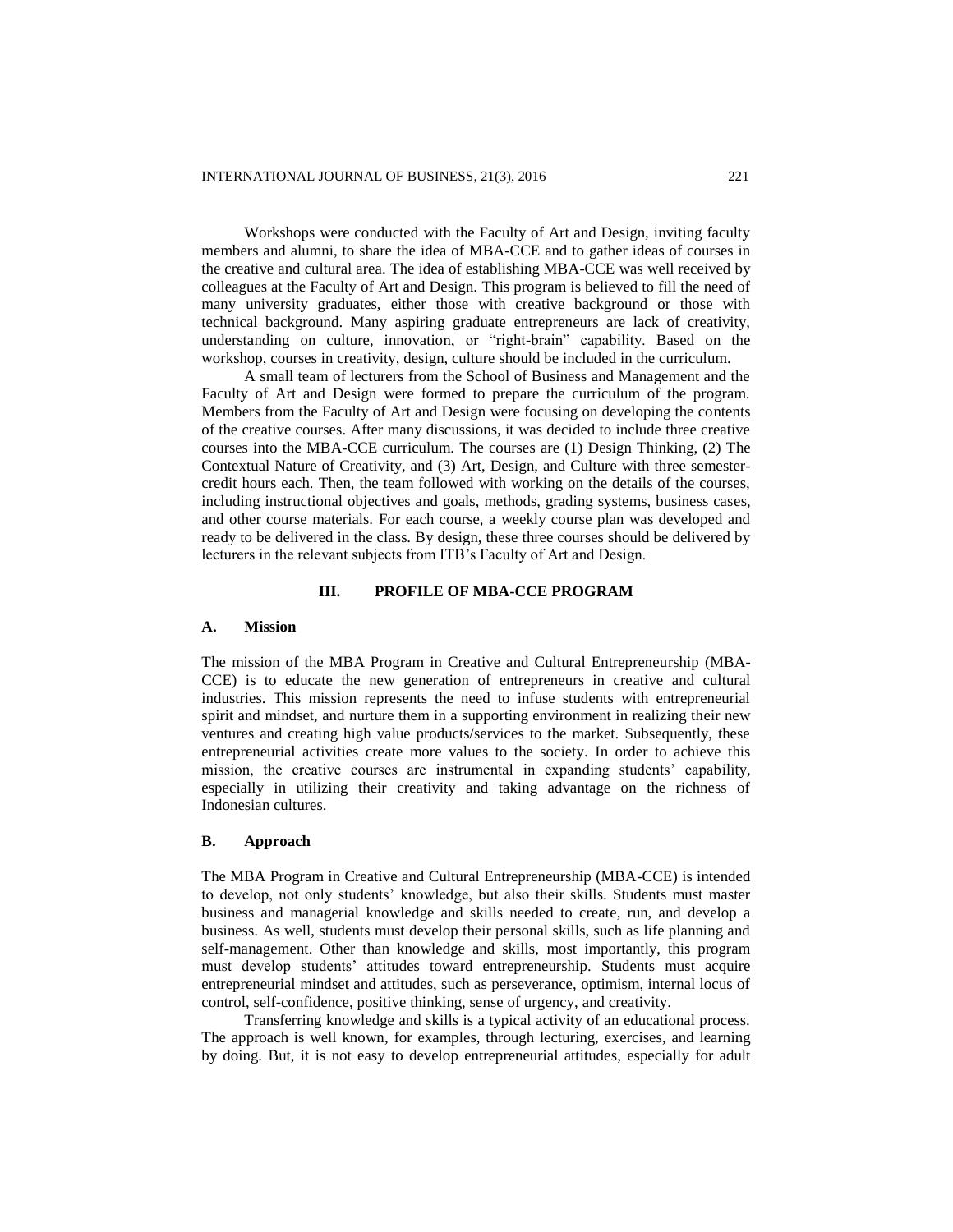students. The approach used is through examples from real entrepreneurs. Interaction between students and entrepreneurs becomes extremely important. This interaction and learning from entrepreneurs' attitudes are more effective when students are conducting entrepreneurial activities at the same time. Learning from entrepreneurs can be directly implemented in running their business. On the other side, learning from practices of running real business can be reflected by students, and discussed with entrepreneurs/mentors. So, the approach of the MBA-CCE involved mixed methods including mentoring by real entrepreneurs. The approach can be seen as below.



Every student enrolling the MBA-CCE program is required to submit an initial business plan. From start, students enter the program with a mission; to transform their dream of creating a business into reality. In every class students should connect between course materials and entrepreneurial activities/practices. Students need to be active, take initiative, and sometimes demanding. It is a new approach, as well a challenge; not only for students but also for lecturers/instructors.

# **C. Curriculum**

The MBA Program in Creative and Cultural Entrepreneurship (MBA-CCE) consists of 39 semester credit hours, where each course has 3 semester credit hours. This full-time MBA program can be completed in 18 months, including three full semesters and one short semester.

Curriculum of the MBA-CCE program covers typical MBA-core courses, creative-core courses, and entrepreneurship-core courses. Typical MBA-core courses relates to (1) Marketing, (2) Operations, (3) Leadership and People Management, (4) Finance, and (5) Business Strategy. Creative-core courses are (1) Design Thinking, (2) Art, Design, and Culture, and (3) The Contextual Nature of Creativity.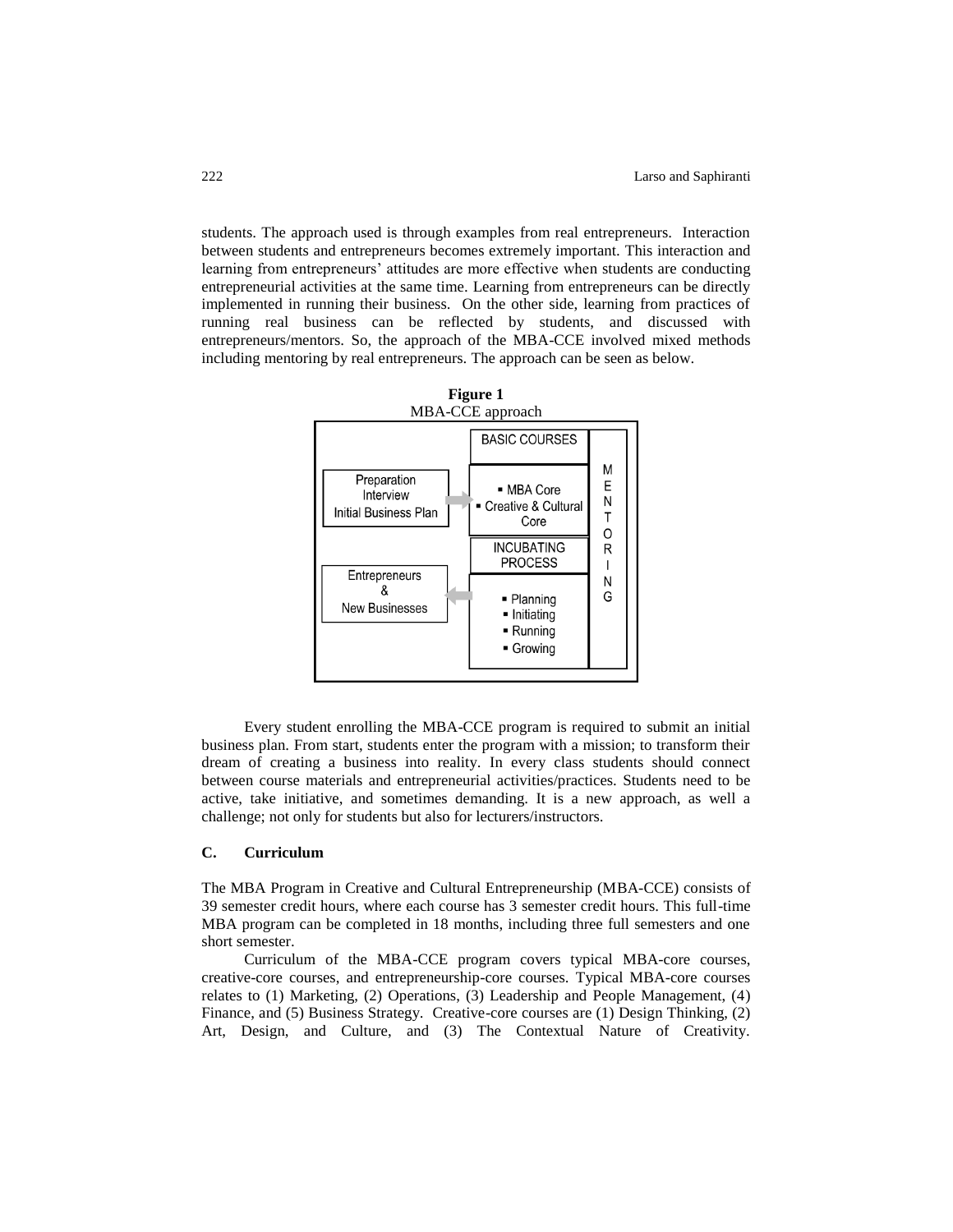Entrepreneurship-core courses consists of (1) Entrepreneurial Modeling, (2) Business Initiation, (3) New Venture Management, and (4) Business Growth Management.

Delivery of this curriculum combines both theoretical and practical to cover knowledge, skills, and attitudes an entrepreneur needs in creating and developing a new business. At the early semester, courses are more like typical MBA classes with combination of theories/knowledge and business cases. At the first semester, students are expected to review, rethink, reidentify, and/or recreate their business opportunity through courses such as Marketing and Design Thinking. While taking other courses, furthermore, students are mentored by real entrepreneurs to shape their business models and later to initiate, run, and develop their businesses. This entrepreneurial approach follows the business cycle from business identification, plan, start-up, and grow. The curriculum is wrapped up with a final project report which studies a topic related to the student's own business. Students are encouraged to use the final project to get maximal benefit for their business. Students can still study other businesses, only for the purpose of their own business. The curriculum and schedule of the courses are shown in the following table.

| Table 1                           |    |
|-----------------------------------|----|
| MBA-CCE curriculum                |    |
| <b>First Semester</b>             |    |
| <b>Marketing Management</b>       | 3  |
| <b>Operation Management</b>       | 3  |
| Leadership                        | 3  |
| Design Thinking                   | 3  |
| <b>Total Credit Hours</b>         | 12 |
| <b>Second Semester</b>            |    |
| Financial Management              | 3  |
| <b>Business Strategy</b>          | 3  |
| Design Art and Culture            | 3  |
| <b>Contextual Creativity</b>      | 3  |
| <b>Total Credit Hour</b>          | 12 |
| <b>Shout Semester</b>             |    |
| <b>Entrepreneurial Modeling</b>   | 3  |
| <b>Business Initiation</b>        | 3  |
| <b>Total Credit Hour</b>          | 6  |
| Third Semester                    |    |
| New Venture Management            | 3  |
| <b>Business Growth Management</b> | 3  |
| <b>Final Project</b>              | 3  |
| <b>Total Credit Hour</b>          | 9  |

## **IV. THE ROLE OF CREATIVE COURSES**

The faculty of Art and Design, ITB is responsible to deliver these 3 creative-core courses: (1) Design Thinking, (2) Art, Design, and Culture, and (3). The Contextual Nature of Creativity. With the expertise and the body of knowledge it possess, the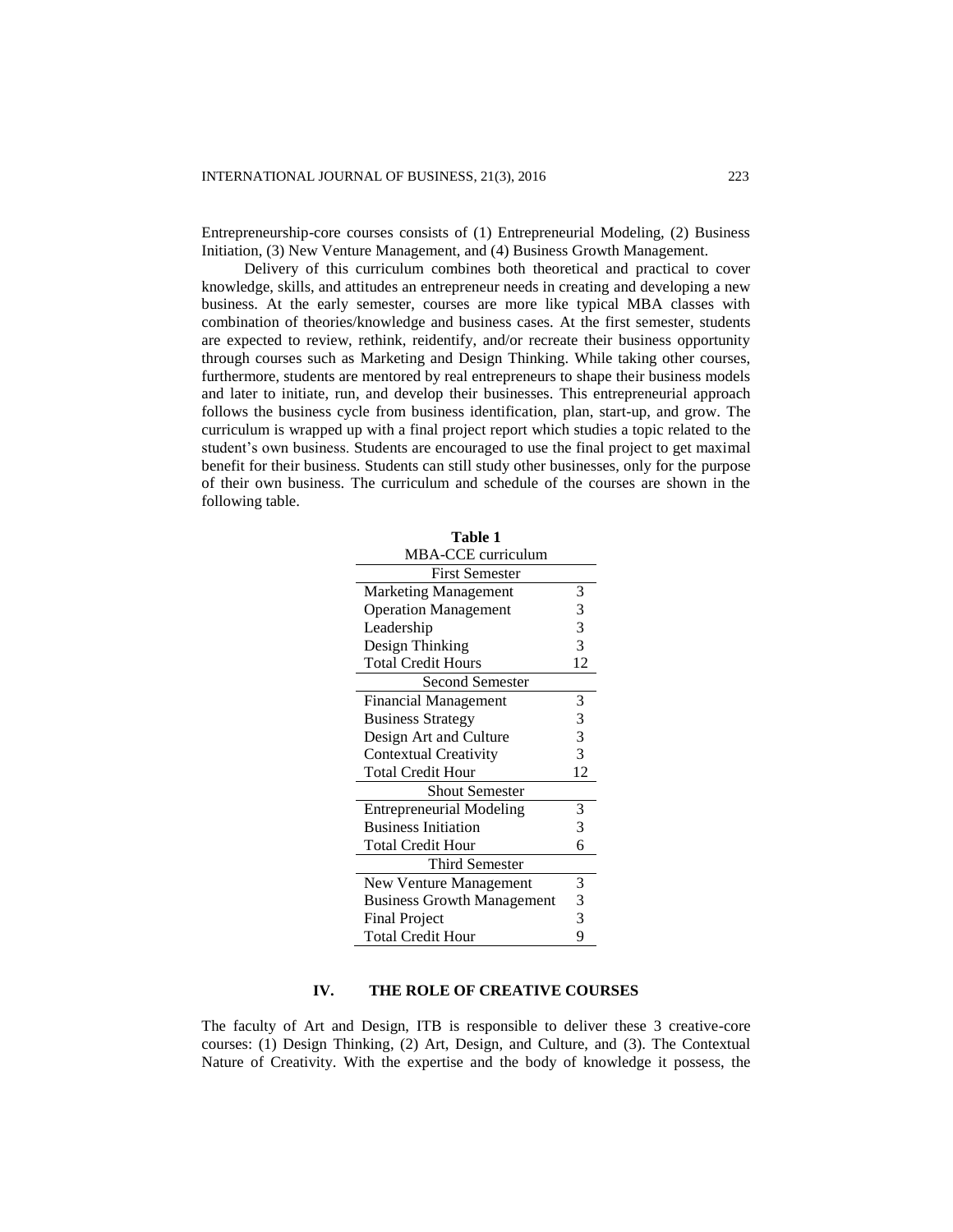faculty of Art and Design plays a key role in achieving the program goal to create new entrepreneurs and businesses in the area of creative and cultural industry. Entrepreneurs developed through this program are expected to be creative and always capable to develop their creativity. Graduates should always innovate and keep trying to create values, more and more. Students in the program should be exposed with the richness of Indonesian creativity and cultures. The treasures should serve most for the community and society.

# **A. Design Thinking**

The Design Thinking course is intended to forming students' mindset that when we use a design thinking, we can create high values. Thinking like a designer will transform the way students identify opportunities, develop products/services, processes, strategies, and even business models. Contents of the Design Thinking course include the following:

- Visualization of IDEAS
- Think BIG
- Systemized Process of Design
- Developing Product and Business Ideas
- Connecting Design and Market.

# **B. Art, Design, and Culture**

The Art, Design, and Culture course is intended to exposing students with and exploring the national treasure of creativity and diversity of cultures. This includes various cultural systems and products including arts, design, crafts, and cultural values. It also involves with cultural sources of creativity, empirical aesthetic, and cultural identity. As well, students need to know how to manage and develop these unique businesses related to arts, design, crafts, and cultures.

## **C. The Contextual Nature of Creativity**

The Contextual Nature of Creativity course is intended to unleashing students' creativity and celebrating diversity. This course equips students with creativity tools and techniques. It challenges students to be more critical in evaluating some cases, theoretical exploration, logical, and instrumental context of creativity for business needs.

#### **V. DISCUSSION**

The existence of creative courses in the curriculum of MBA-CCE has emphasized the importance of 'right-brain' capability in the development of entrepreneurship. In today's business, creativity is a must. Unfortunately, many businesspeople are lack of creativity and innovativeness.

Creative courses are taught by a team of lecturers from the Faculty of Art and Design, ITB. Many students in the MBA-CCE program have bachelor degree